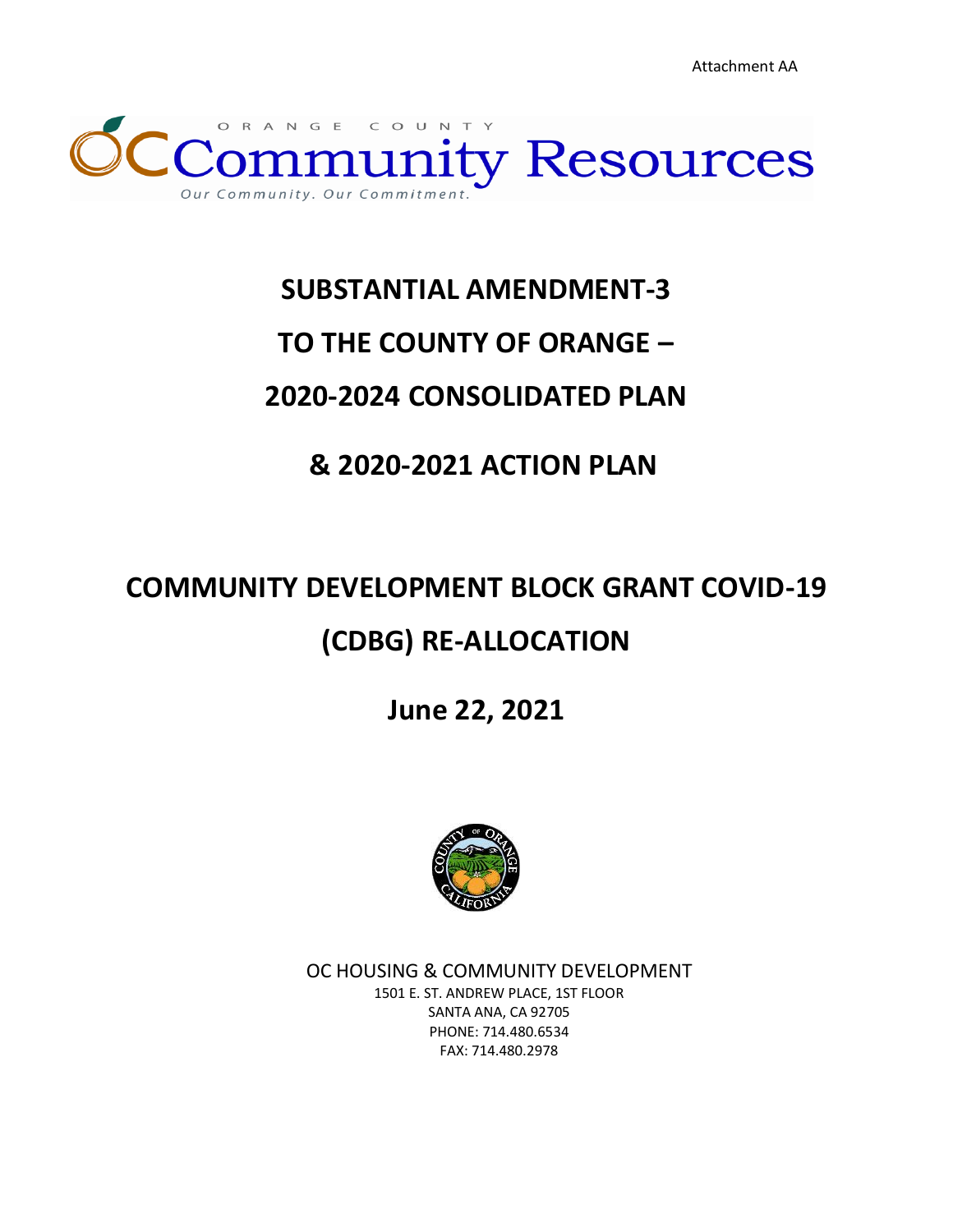### **TABLE OF CONTENTS**

<span id="page-1-0"></span>

### **Appendices**

| (To be inserted prior to submission to HUD) |                                |  |  |  |
|---------------------------------------------|--------------------------------|--|--|--|
| Appendix A                                  | Citizen Participation Appendix |  |  |  |
| Appendix B                                  | SF-424 Certifications          |  |  |  |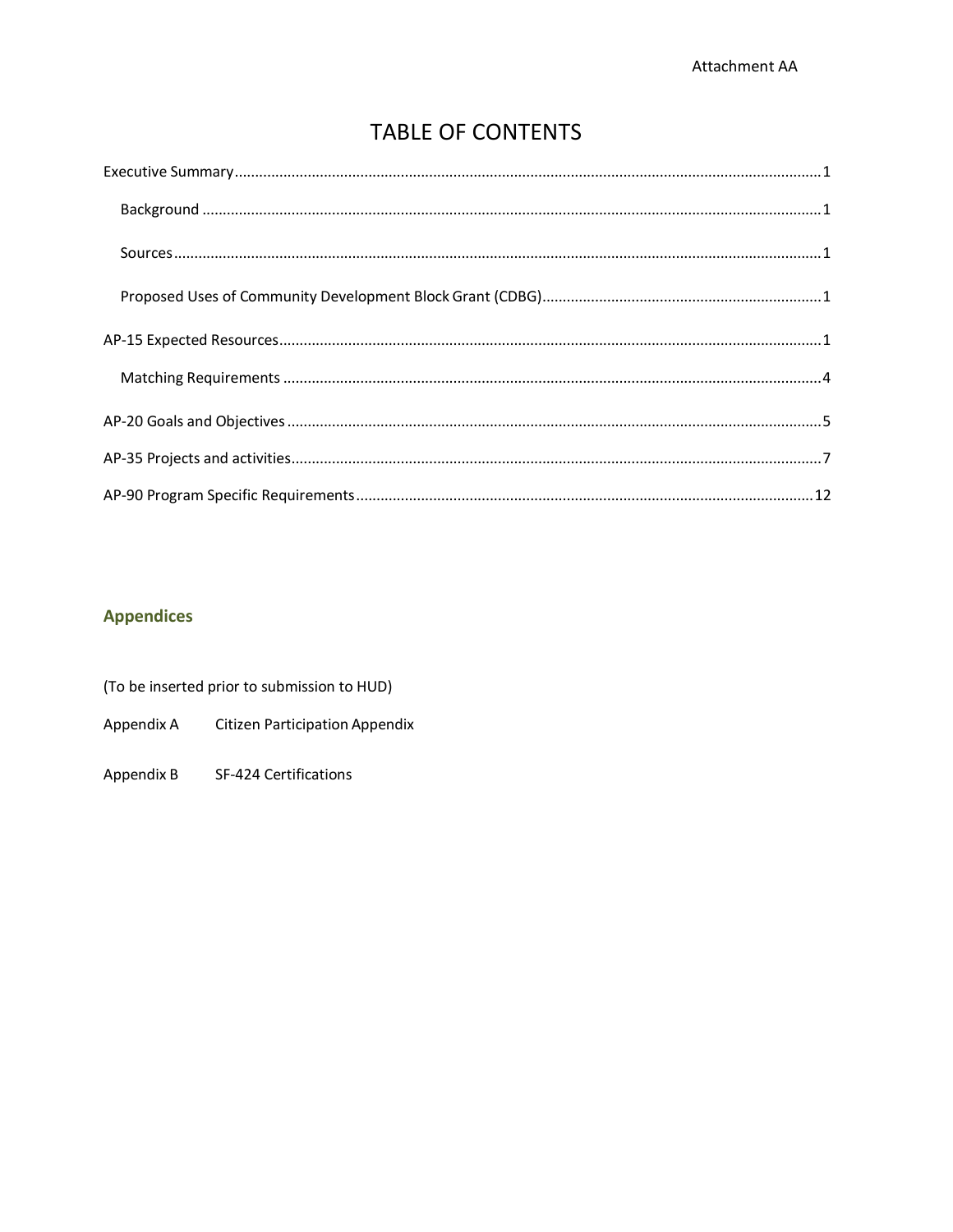## Executive Summary

### ES-05 Executive Summary - 24 CFR 91.200(c), 91.220(b) **1. Introduction**

The County of Orange is located along the Pacific Ocean between Los Angeles County to the north and northwest, San Bernardino County to the northeast, Riverside County to the east, and San Diego County to the southeast. Orange County stretches approximately 40 miles along the coast and extends inland approximately 20 miles, covering 798 square miles.

This Fiscal Year (FY) 2020-2024 Consolidated Plan for the Urban County of Orange serves as the Urban County's official application to HUD for Community Planning and Development (CPD) funds - Community Development Block Grant (CDBG), HOME Investment Partnership, and Emergency Solutions Grant (ESG) funds. The Plan identifies the housing and community development needs in the Urban County and sets forth a strategic plan for addressing the identified needs. It also satisfies the minimum statutory requirements of the CDBG, HOME, and ESG programs. The Plan covers from July 1, 2020 through June 30, 2025. (That Consolidated Plan was written prior to the COVID-19 Pandemic).

The "Urban County" of Orange is comprised of 11 cities with populations under 50,000 (participating cities), two "Metro" cities – Placentia and Yorba Linda – with populations over 50,000, and the unincorporated areas of Orange County. The 11 participating cities include Brea, Cypress, Dana Point, Laguna Beach, Laguna Hills, Laguna Woods, La Palma, Los Alamitos, Seal Beach, Stanton, and Villa Park. With populations over 50,000, Placentia and Yorba Linda are eligible to participate in the CPD programs as entitlement jurisdictions and receive funding directly from HUD. However, these cities have elected to join the Urban County for the overall implementation of these programs.

This Substantial Amendment is required in order to allow Yorba Linda to utilize reallocated Community Development Block Grant (CDBG) to be used to prevent, prepare for and respond to the coronavirus pandemic (COVID-19) in compliance with Coronavirus Aid, Relief, and Coronavirus Aid, Relief, and Economic Security Act (CARES Act) by providing funding for the Small Business Relief Program for income qualified businesses. These CDBG funds allow for statutory and regulatory waivers, and alternative requirements that will help to prevent, prepare for, and respond to coronavirus and to annual formula CDBG grants awarded in fiscal year 2020. The statutory and regulatory provisions governing the CDBG program apply to CDBG grants.

#### **2. Summary of the objectives and outcomes identified in the Plan Needs Assessment Overview**

The Urban County of Orange incorporated outcome measures for activities in accordance with the Federal Register Notice dated March 7, 2006, which require the following Performance Measure Objectives/Outcomes to be associated with each activity funded:

General Objective Categories- Activities will meet one of the following:

- Decent Housing (DH)
- Suitable Living Environment (SL)
- Economic Opportunity (EO) General

Outcome Categories- Activities will meet one of the following: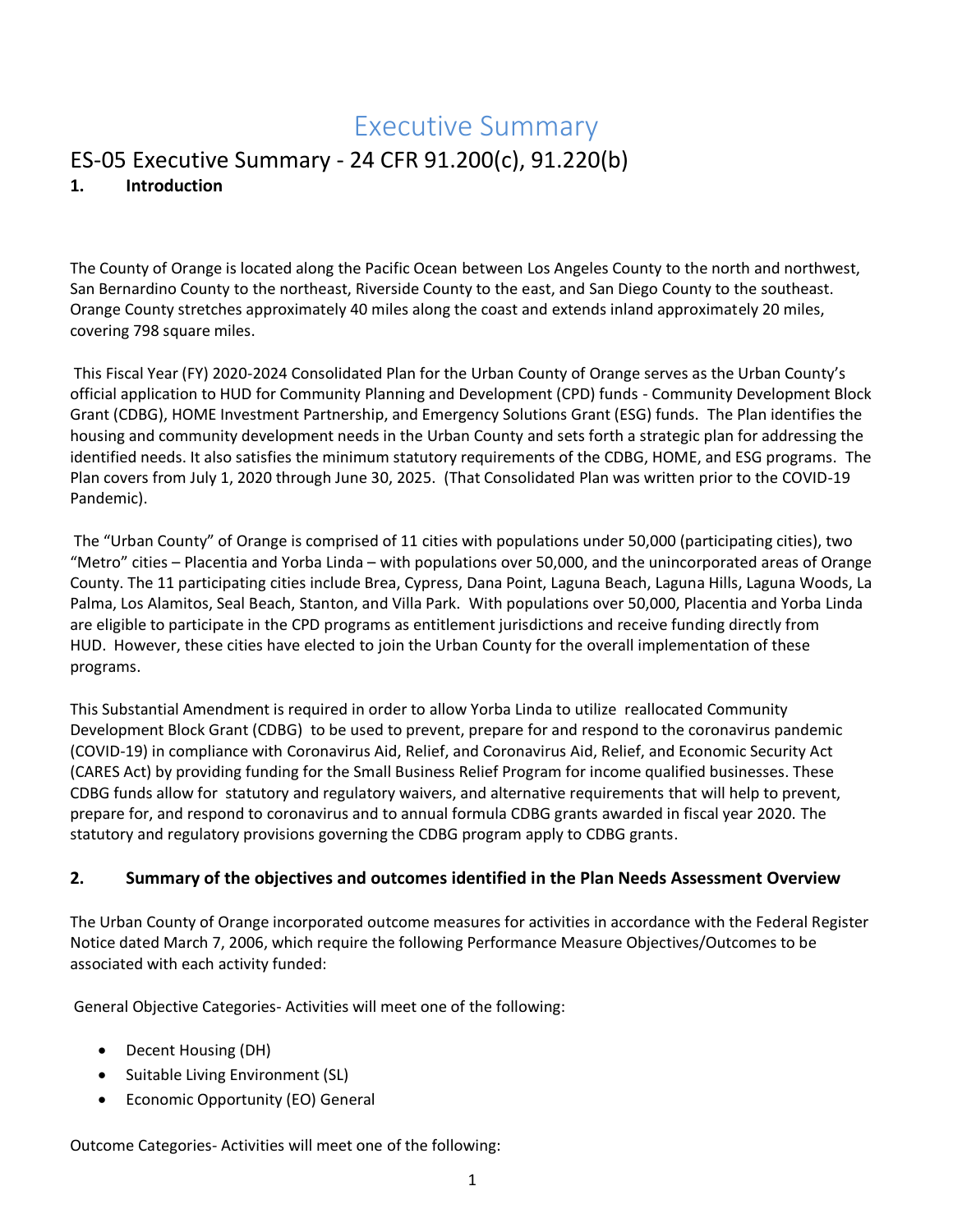- Availability/Accessibility (1)
- Affordability (2)
- Sustainability (3)

In addition to national objectives and performance outcomes, the County must weigh and balance the input from different groups and assign funding priorities that best bridge the gaps in the County's service delivery system. While other goals the County has set are also important, for the purposes of the Consolidated Plan, only those which are anticipated to be funded with CPD funding programs (CDBG, HOME, and ESG) during the five-year planning cycle are indicated to be high priorities. The County utilizes other funding sources to meet goals that are not considered high priority in the Consolidated Plan. The County established priorities for allocating CPD funds based on a number of criteria, including:

- Urgency of needs
- Cost efficiency
- Eligibility of activities/programs
- Availability of other funding sources to address specific needs
- Funding program limitations
- Capacity and authority for implementing actions
- Consistency with countywide goals, policies, and efforts

Needs that have been determined to be a High Priority level will receive funding during the Five-Year Consolidated Plan. The priorities for the FY 2020-2024 Consolidated Plan, established in consultation with residents and community groups, include the following:

#### High Priority

- Expand and preserve the supply of affordable housing to create housing opportunities for low- and moderate-income households and homeless individuals and families
- Strengthen, preserve, and enhance the physical character and quality of life in Orange County's low- and moderate-income neighborhoods, including the housing stock and public infrastructure and facilities.
- Continue to build the capacity of residents to empower themselves and help strengthen their community, through the funding of needed public services for seniors, the homeless, and those at risk of homelessness.
- Planning and administration.

#### **3. Evaluation of past performance**

During the last Five-Year Consolidated Plan for FY 2015-2019, the Urban County met or exceeded most all of its five-year goals and objectives. As of FY 2018, the Urban County has already completed 211 percent of its public service goals, serving over 54,000 people through a number of programs including community center services, senior services, and fair housing services. A number of public facilities and infrastructure improvements were also completed during the FY 2015-2019 period. As of FY 2018, the Urban County had made improvements to public facilities that have provided services to over 250,000 people. Additional accomplishments for FY 2019 will be included in the CAPER that had its due date extended to January 2021.

The Urban County has also made progress in its housing rehabilitation objectives. Housing & Community Development works in collaboration with five cities in administrating CDBG Housing Rehabilitation projects throughout the County. Housing rehabilitation programs were also implemented and administered by the cities of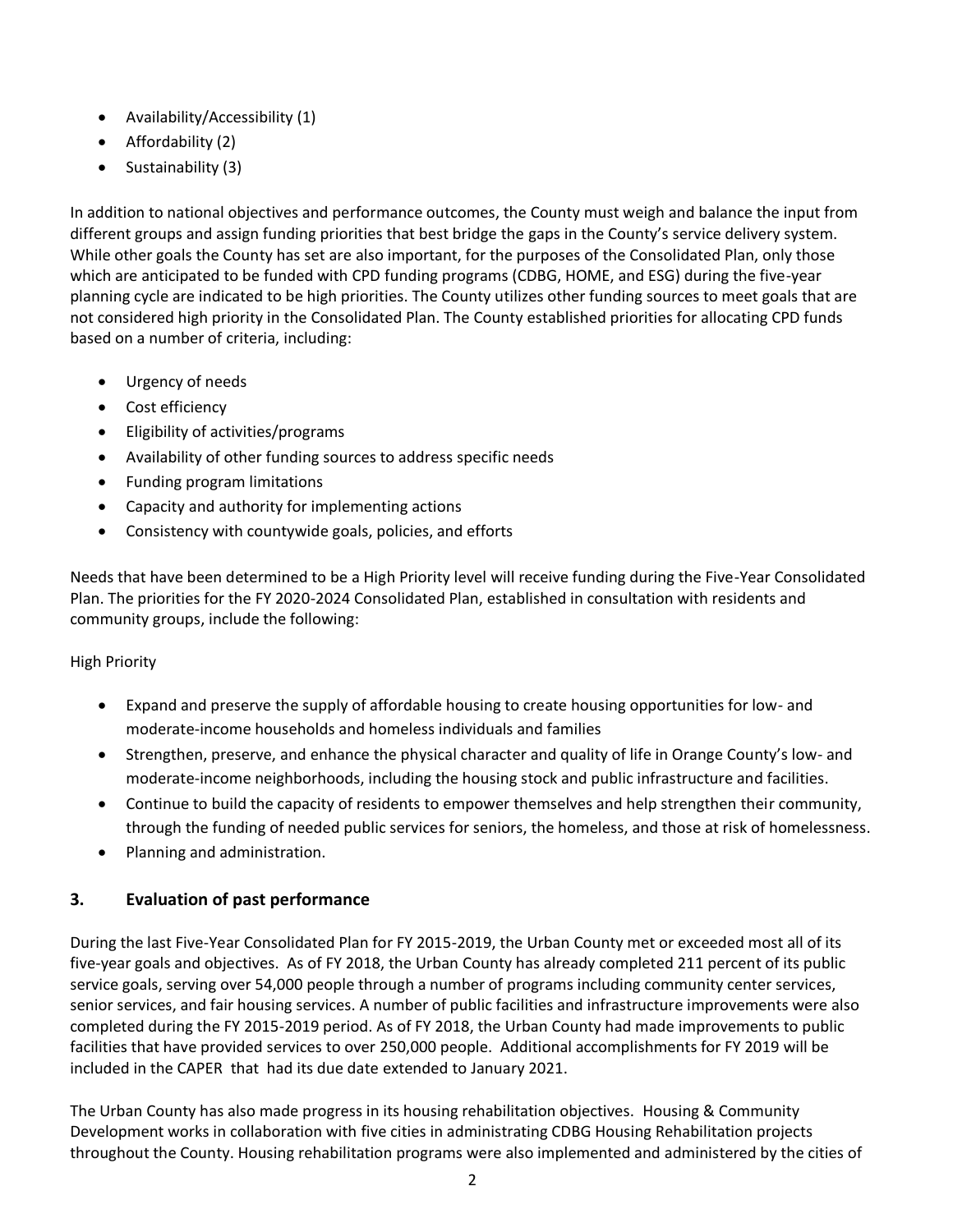Brea, Cypress, Placentia, Seal Beach and Yorba Linda. Since FY 2015, the Urban County's various housing rehabilitation programs have rehabilitated 530 single-family homes.

HOME funds are currently set-aside for Permanent Supportive Housing activities under the County's 2016 Supportive Housing Notice of Funding Availability (PSH NOFA).

#### **4. Summary of citizen participation process and consultation process**

Citizen participation is one of the most important components of the Consolidated Plan and Action Plan process. The County will provide community residents and other members of the public with reasonable notice and an opportunity to comment on the Consolidated Plan and Annual Action Plan, and on substantial amendments to the plans. Reasonable notice and an opportunity to comment will be given through written public notices that will advise interested persons of the process to submit comments. Specifically, the County shall provide not less than 30 calendar days to receive comments on the Consolidated Plan, Annual Action Plan and substantial amendments to the plans. All CPD documents shall include a summary of all comments received during the public comment period.

**Public Review of Draft Documents:** A 30-day public review was held from March 27, 2021 to April 26, 2021 for the FY 2021-22 Annual Action Plan and from May 14, 2021 to June 15, 2021. Copies of the draft Consolidate Plan and Action Plan were made available for the public at the following location:

• www.occr.ocgov.com/hcd/community

The final Consolidated Plan, amendments to the Plan, and annual performance reports will be available for five years at the County Government Offices. Residents affected by the Plan's implementation have access to the County's Plans.

**Public Hearing:** A public hearing before the Board of Supervisors was held on June 22, 2021 for the adoption of the Substantial amendment to the Consolidated Plan and the FY2020-2021 Annual Action Plan.

#### **5. Summary of public comments**

A summary of the public comments received is provided in Appendix A.

#### **6. Summary of comments or views not accepted and the reasons for not accepting them**

All comments received were accepted and summarized in Appendix A.

#### **7. Summary**

See above.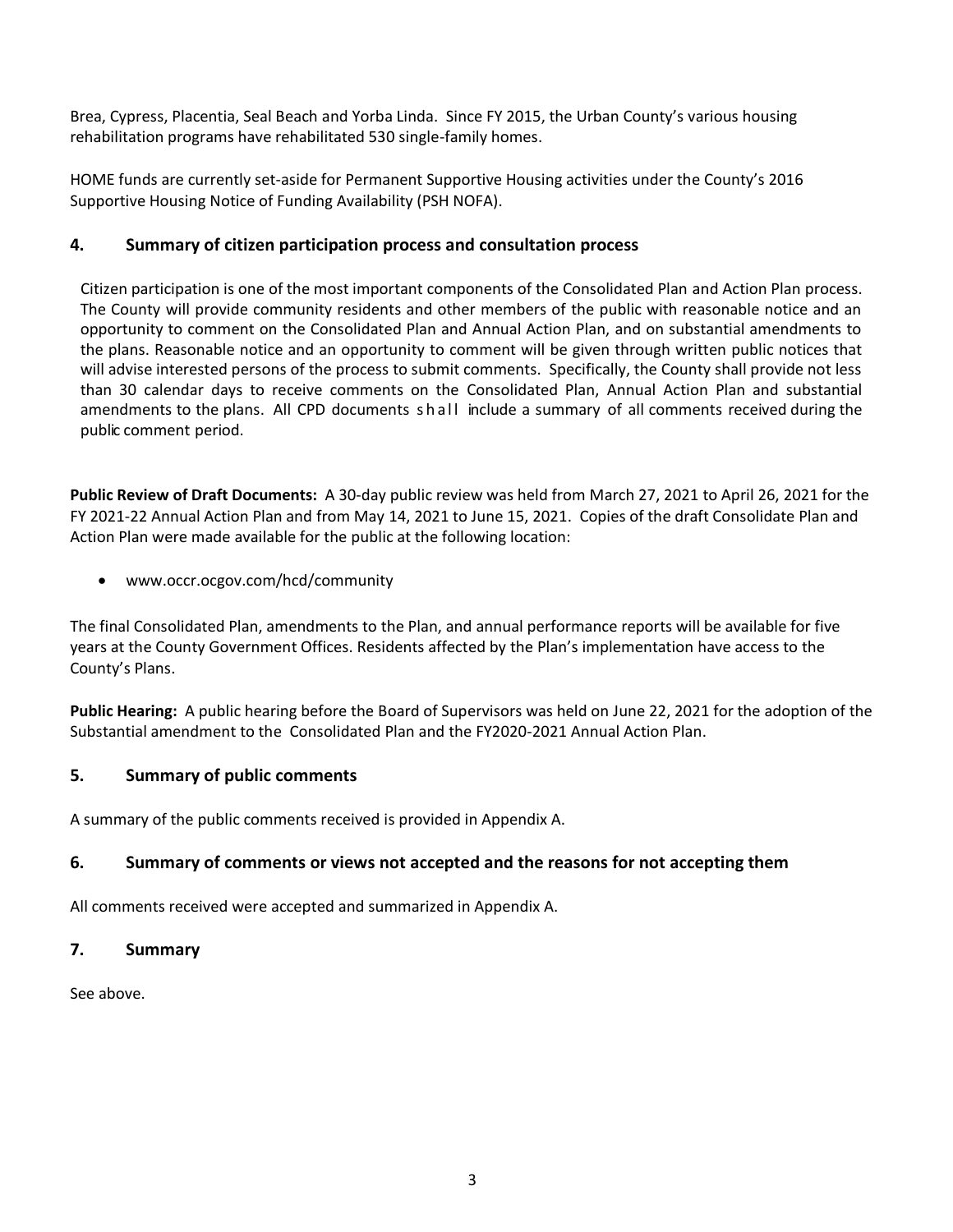### <span id="page-5-0"></span>Background

The County of Orange receives regular formula-based entitlement grants CDBG funds through the United States Department of Housing and Urban Development (HUD) each year. HUD provides annual grants on a formula basis through the CDBG Program to jurisdictions to develop viable urban communities through the provision of decent housing and a suitable living environment and the expansion of economic opportunities, principally for low- and moderate-income persons.

The County, as an urban county entitlement jurisdiction, is eligible to receive CDBG funds from HUD to administer the CDBG Program on behalf of the cities of Brea, Cypress, Dana Point, La Palma, Laguna Beach, Laguna Hills, Laguna Woods, Los Alamitos, Seal Beach, Stanton and Villa Park (Urban County Cities) that have populations of less than 50,000 residents. The County also administers the CDBG program for several cities of Placentia and Yorba Linda, as well as the unincorporated areas of Orange County.

A Substantial Amendment to the 2015 - 2019 Consolidated Plan and the 2019-20 Annual Action Plan was completed due to Congress passing the Coronavirus Aid, Relief, and Economic Security (CARES) Act on March 27, 2020 and the President signing it authorizing \$2.2 trillion in a variety of stimulus measures. As part of the CARES Act, on April 2, 2020, HUD allocated the first round of funds to the County by regular formula for additional funding under CDBG-CV1 in the amount of \$1,925,926. This funding was specifically targeted to prevent, prepare for, and respond to the COVID-19 pandemic.

This Substantial Amendment to the 2020-2024 Consolidated Plan and the 2019-20 2020-21 Annual Action Plan is required to allow the Metro city of Yorba Linda to utilize their remaining 2020-21 Community Development Block Grant (CDBG) funds to be used to prevent, prepare for and respond to the coronavirus pandemic (COVID-19) by providing funding for the Small Business Relief Program.

### <span id="page-5-1"></span>Expected Resources AP-15 Expected Resources  $-91.220(c)(1,2)$

#### **Introduction**

The County of Orange will receive the following funds for the Yorba Linda Small Business Relief Program:

\$145,386 Re-appropriation of Community Development Block Grants (CDBG) funds from FY 2020/21

\$145,386 Total funds to be allocated under this Substantial Amendment

The CDBG funds are subject to the CARES Act and emerging policy from HUD, the Orange County Board of Supervisors is responsible for determining how CDBG funds will be used to prevent, prepare for and respond to the COVID-19 virus. Therefore, the Orange County Board of Supervisors requests approval to invest FY 2020-21 CDBG funds for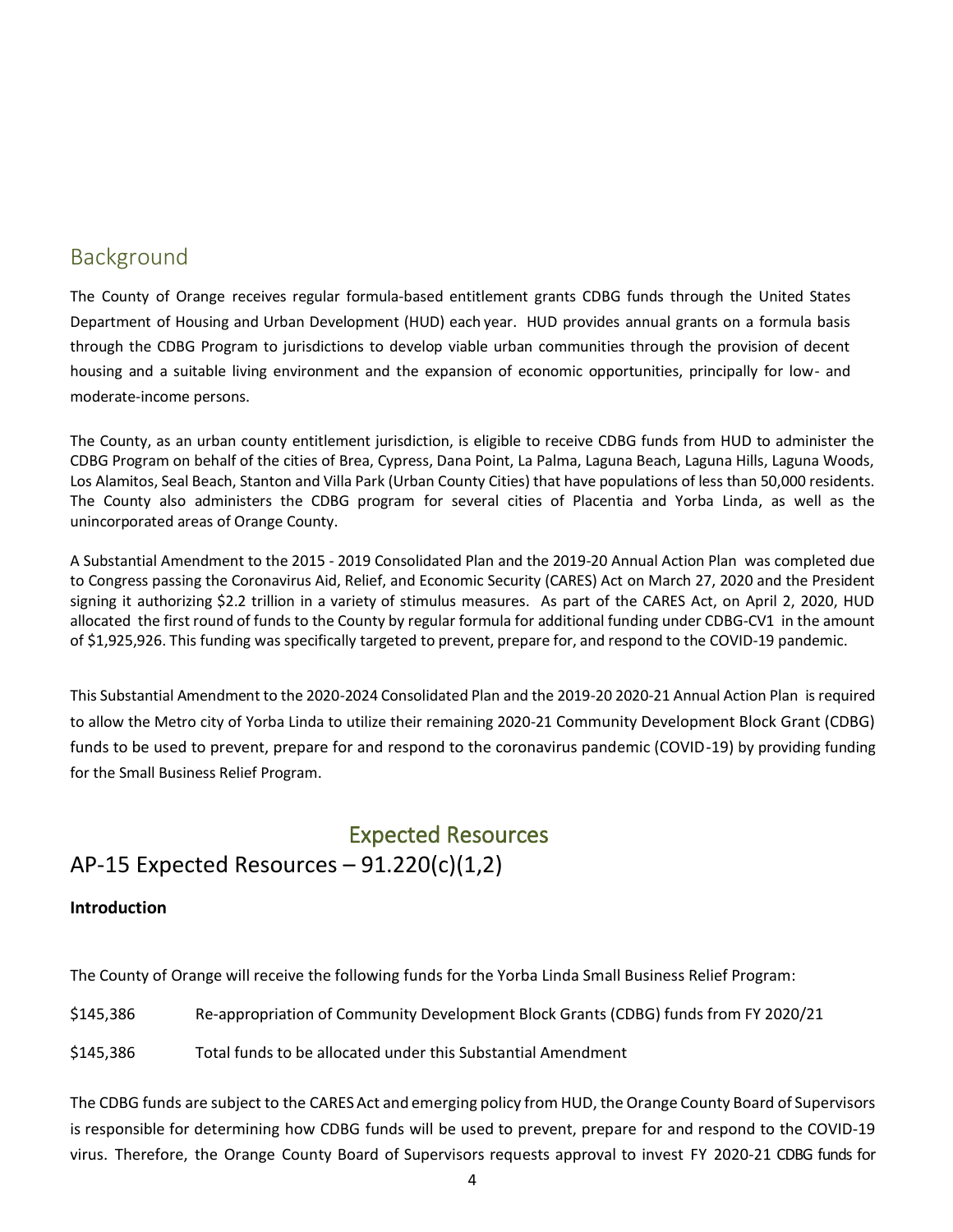<span id="page-6-0"></span>activities listed below.

### Proposed Uses of Funds

#### **Yorba Linda Small Business Relief Program \$145,386**

The County will administer the Small Business Relief Program funding for the metro city of Yorba Linda.

| Program     | <b>Uses of Funds</b>                                                                                                              | <b>Expected Amount Available</b> |                    |                                        | <b>Narra</b><br>tive<br><b>Descri</b><br>ption |                                                       |
|-------------|-----------------------------------------------------------------------------------------------------------------------------------|----------------------------------|--------------------|----------------------------------------|------------------------------------------------|-------------------------------------------------------|
|             |                                                                                                                                   | <b>Allocation:</b>               | Program<br>Income: | <b>Prior Year</b><br><b>Resources:</b> | Total:                                         |                                                       |
| <b>CDBG</b> | <b>Small Business Relief</b><br>Program for city of<br>Yorba Linda to assist<br>small business<br>community with grant<br>monies. | \$145,386                        | \$0                | \$0                                    | \$145,386                                      | FY2020/21<br><b>CDBG</b><br>formula re-<br>allocation |

#### **Table 1 – Expected New Resources**

#### Matching Requirements

<span id="page-6-1"></span>The CDBG funds do not require a local matching funds contribution.

Note: Information on this page will also be used to update the 2020-24 Consolidated Plan "SP-35 Anticipated Resources" section, CDBG allocations shown in Table 1.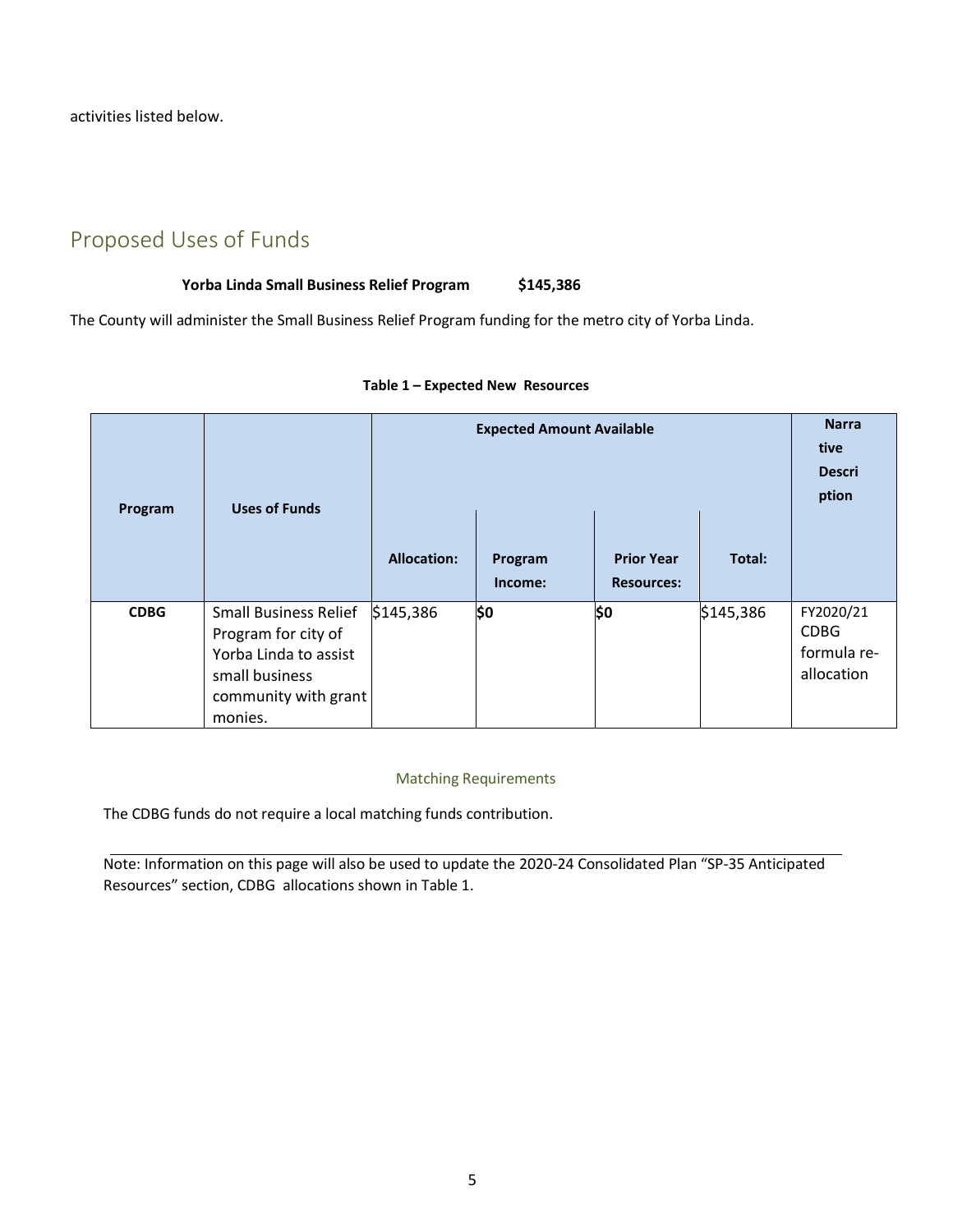## Annual Goals and Objectives

### <span id="page-7-0"></span>**AP-20 Annual Goals and Objectives Goals Summary Information**

## **Goals Summary Information**

| <b>Goal Name</b>                                                                                                                 | <b>Time Period</b>                                                                                                                                                                                                                                                                                                                      | Category                                                   |  | <b>Needs Addressed</b>                                         | <b>Funding</b>     | <b>Goal Outcome Indicator</b>                                                                 |
|----------------------------------------------------------------------------------------------------------------------------------|-----------------------------------------------------------------------------------------------------------------------------------------------------------------------------------------------------------------------------------------------------------------------------------------------------------------------------------------|------------------------------------------------------------|--|----------------------------------------------------------------|--------------------|-----------------------------------------------------------------------------------------------|
| Goal 1<br><b>CDBG</b><br>Urgent<br><b>Needs</b><br><b>Public</b><br><b>Services</b><br>Small<br><b>Business</b><br><b>Relief</b> | FY2020-2021                                                                                                                                                                                                                                                                                                                             | <b>Small Business</b><br>Relief<br><b>Small Businesses</b> |  | <b>Urgent Need</b><br>for assistance<br>to address<br>COVID-19 | CDBG:<br>\$145,386 | Public service COVID-19<br>activities<br><b>Small Business Relief</b><br><b>Businesses 18</b> |
| <b>Description:</b>                                                                                                              | Subject to the CARES Act and emerging policy from HUD, including program<br>regulations and waivers, CDBG funds will be used to provide vital public services<br>designed to prevent, prepare for, and respond to the COVID-19 pandemic by<br>providing funding for the Small Business Relief Program to low income business<br>owners. |                                                            |  |                                                                |                    |                                                                                               |

**Table 2 – COVID-19 Goals and Objectives**

Note: Information from this page will also be used to update the 2020-2024 Consolidated Plan "SP-45 Strategic Plan Goals" section, adding one goal shown in Table 2.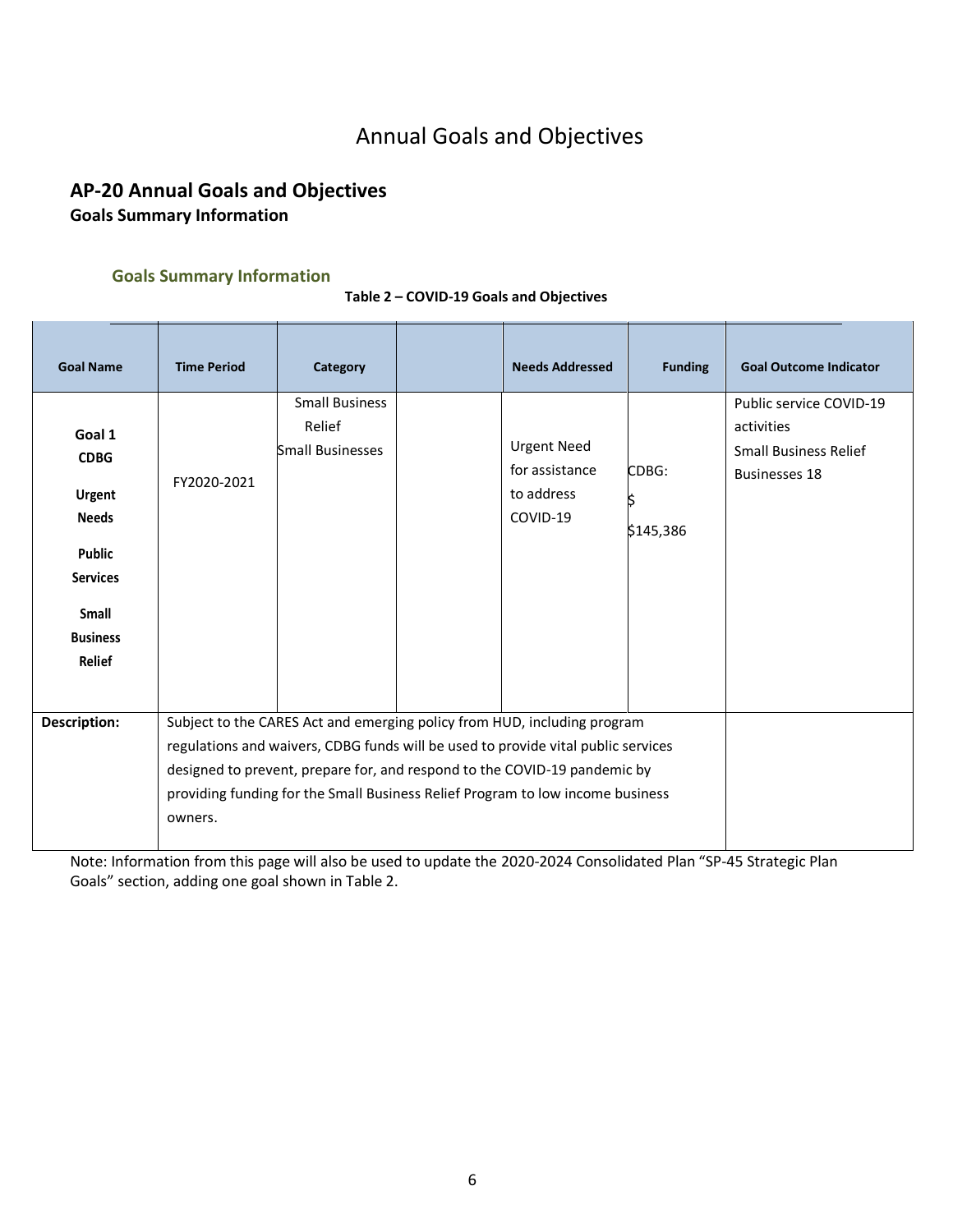## AP-35 Projects and activities

### <span id="page-8-0"></span>AP-35 Projects – 91.220(d) **Introduction**

To address the CDBG goals, the County of Orange will invest these funds for the project activities shown in the tables below.

**Table 3 – CDBG CV3 Project and Activities**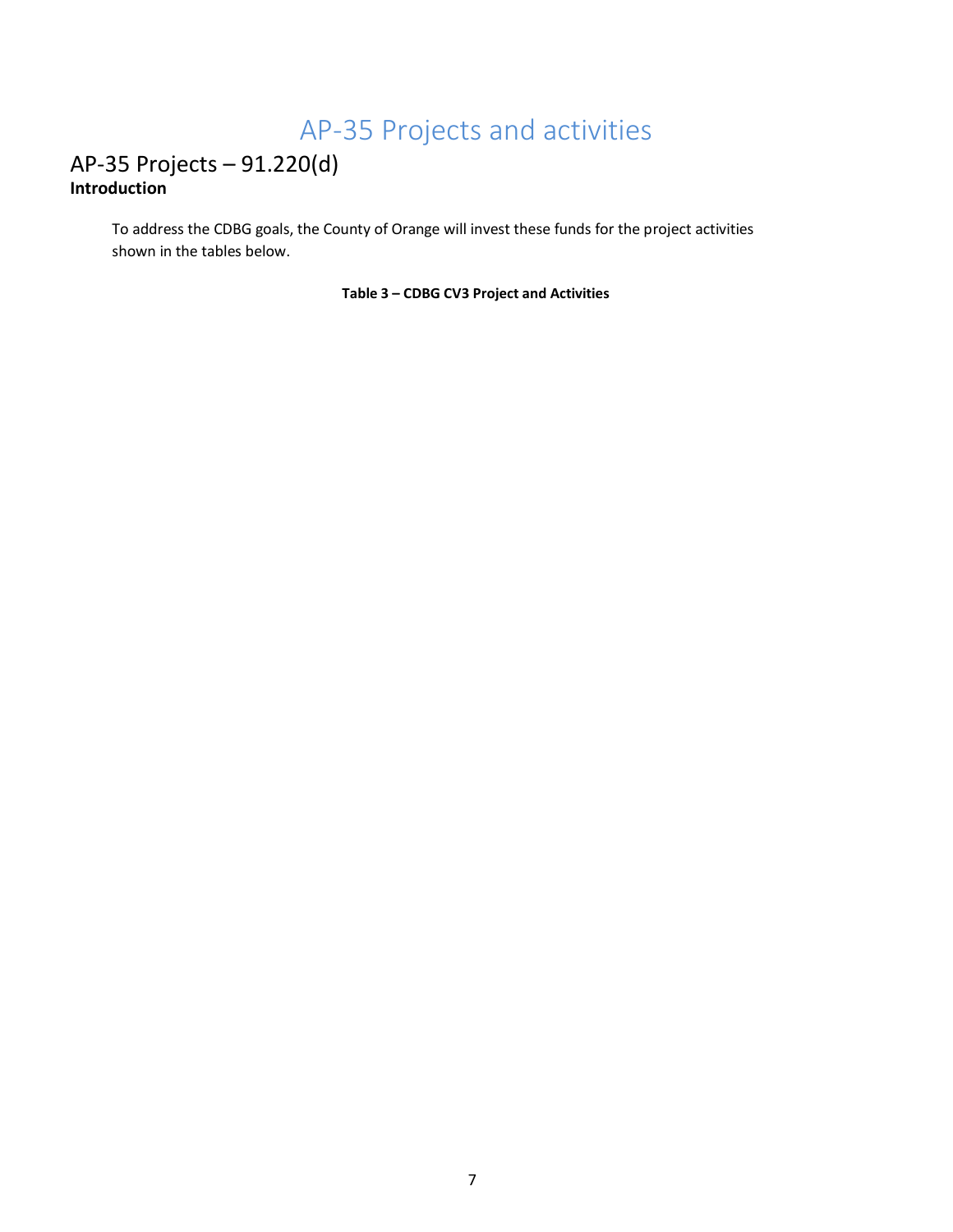| 1 | <b>Project Name</b>                                                     | Yorba Linda Small Business Relief Program                                                                                                                                                                                                                                                                                                                                                                                                                                                                                                                                                                      |
|---|-------------------------------------------------------------------------|----------------------------------------------------------------------------------------------------------------------------------------------------------------------------------------------------------------------------------------------------------------------------------------------------------------------------------------------------------------------------------------------------------------------------------------------------------------------------------------------------------------------------------------------------------------------------------------------------------------|
|   | <b>Target Area</b>                                                      | Yorba Linda                                                                                                                                                                                                                                                                                                                                                                                                                                                                                                                                                                                                    |
|   | <b>Goals Supported</b>                                                  | CDBG and CDBG-CV                                                                                                                                                                                                                                                                                                                                                                                                                                                                                                                                                                                               |
|   | <b>Needs Addressed</b>                                                  | Economic Development to prepare for, prevent and respond to the COVID-19<br>pandemic.                                                                                                                                                                                                                                                                                                                                                                                                                                                                                                                          |
|   | <b>Funding</b>                                                          |                                                                                                                                                                                                                                                                                                                                                                                                                                                                                                                                                                                                                |
|   | <b>Description</b>                                                      | Subject to the CARES Act and emerging policy from HUD, including program<br>regulations and waivers, CDBG funds will be used to provide activities designed<br>to prevent, prepare for, and respond to the COVID-19 pandemic to carry out<br>economic development activity for-profit businesses and also provide<br>assistance to Microenterprises (w/five employees or fewer) that provide<br>medical, food, delivery, cleaning and other services to support home health and<br>quarantine and provide working capital to enable retention of jobs by low-mod<br>persons (ie. rent, utility payments, etc.) |
|   | <b>Target Date</b>                                                      | 12/31/2021                                                                                                                                                                                                                                                                                                                                                                                                                                                                                                                                                                                                     |
|   | <b>Estimate the number</b><br>and type of families<br>that will benefit | Approximately 18 businesses will benefit from this funding grants.                                                                                                                                                                                                                                                                                                                                                                                                                                                                                                                                             |
|   | Location                                                                | Yorba Linda                                                                                                                                                                                                                                                                                                                                                                                                                                                                                                                                                                                                    |
|   | <b>Planned Activities</b>                                               | Yorba Linda Small Business Relief Program:<br>\$145,386                                                                                                                                                                                                                                                                                                                                                                                                                                                                                                                                                        |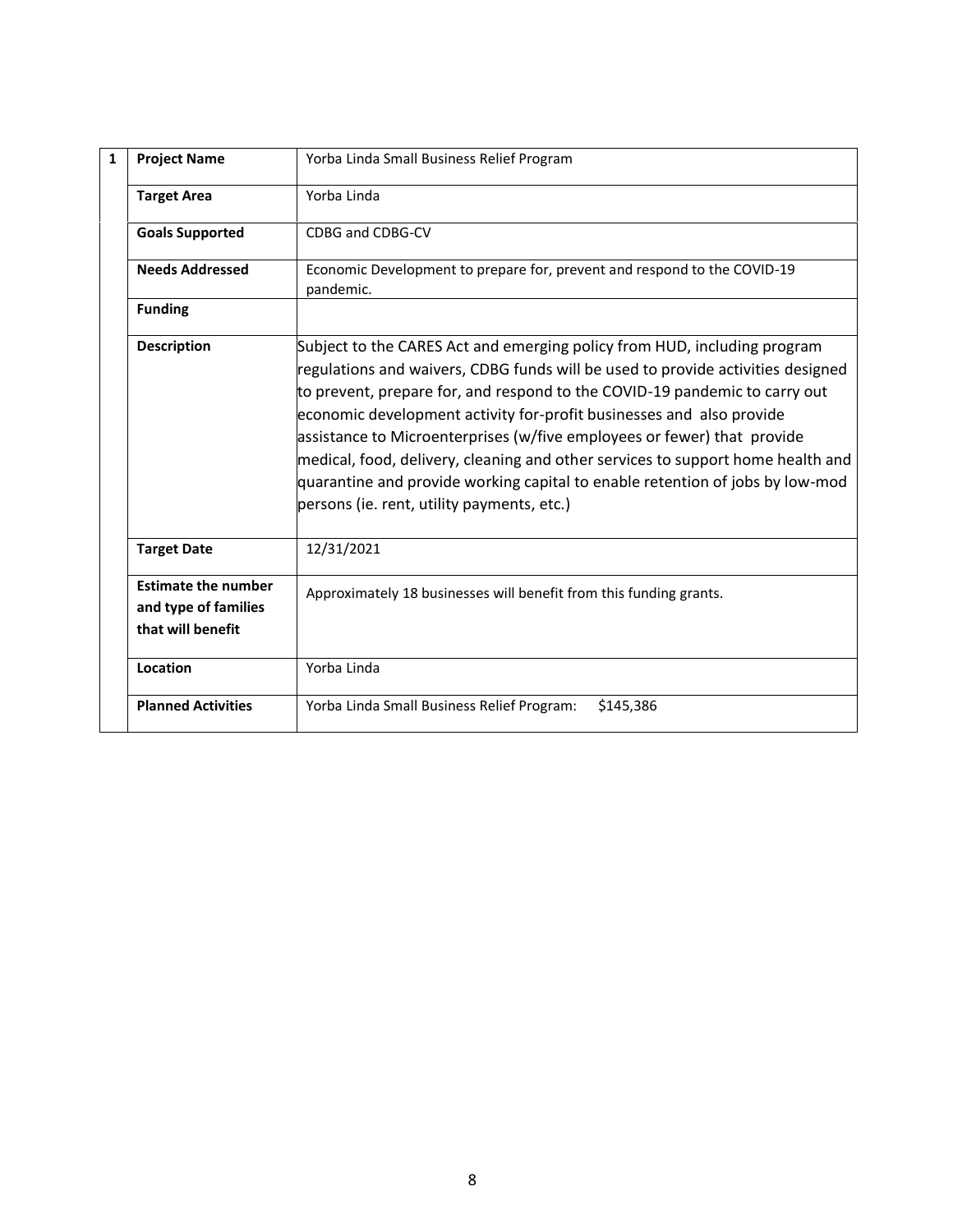## AP-90 Program Specific Requirements

<span id="page-10-0"></span>In the implementation of program activities under the CDBG-CV3 the Action Plan will follow all HUD regulations and some or all of the waivers made available by HUD concerning compliance matters such as program income and overall low- and moderate-income benefit (if applicable).

### Community Development Block Grant Program (CDBG)

The following tables address HUD regulatory requirements at 24 CFR 92.220(l)(1) concerning program income and CDBG-CV low- and moderate-income benefit.

| 1. The total amount of program income that will have been received before the start of the next |              |
|-------------------------------------------------------------------------------------------------|--------------|
| program year and that has not yet been reprogrammed                                             | $\Omega$     |
| 2. The amount of proceeds from section 108 loan guarantees that will be used during the year to |              |
| address the priority needs and specific objectives identified in the grantee's strategic plan.  | $\mathbf{0}$ |
| 3. The amount of surplus funds from urban renewal settlements                                   |              |
| 4. The amount of any grant funds returned to the line of credit for which the planned use has   |              |
| not been included in a prior statement or plan                                                  | O            |
| 5. The amount of income from float-funded activities                                            | <sup>0</sup> |
| <b>Total Program Income:</b>                                                                    |              |

#### **Table 4 – Program Income**

#### **Table 5 – Low- and Moderate-Income Benefit**

| 1. The amount of urgent need activities*                                                | 30% |
|-----------------------------------------------------------------------------------------|-----|
| 2. The estimated percentage of CDBG funds that will be used for activities that benefit |     |
| persons of low- and moderate-income. Overall Benefit - A minimum overall benefit of 70% |     |
| of CDBG funds is used to benefit persons of low- and moderate-income. Subject to        |     |
| change due to Urgent need                                                               | 70% |
| <b>Annual Action Plan</b>                                                               |     |

\*Note: The amount for Urgent Need activities may change depending on waivers issued by HUD subsequent to this Action Plan amendment.